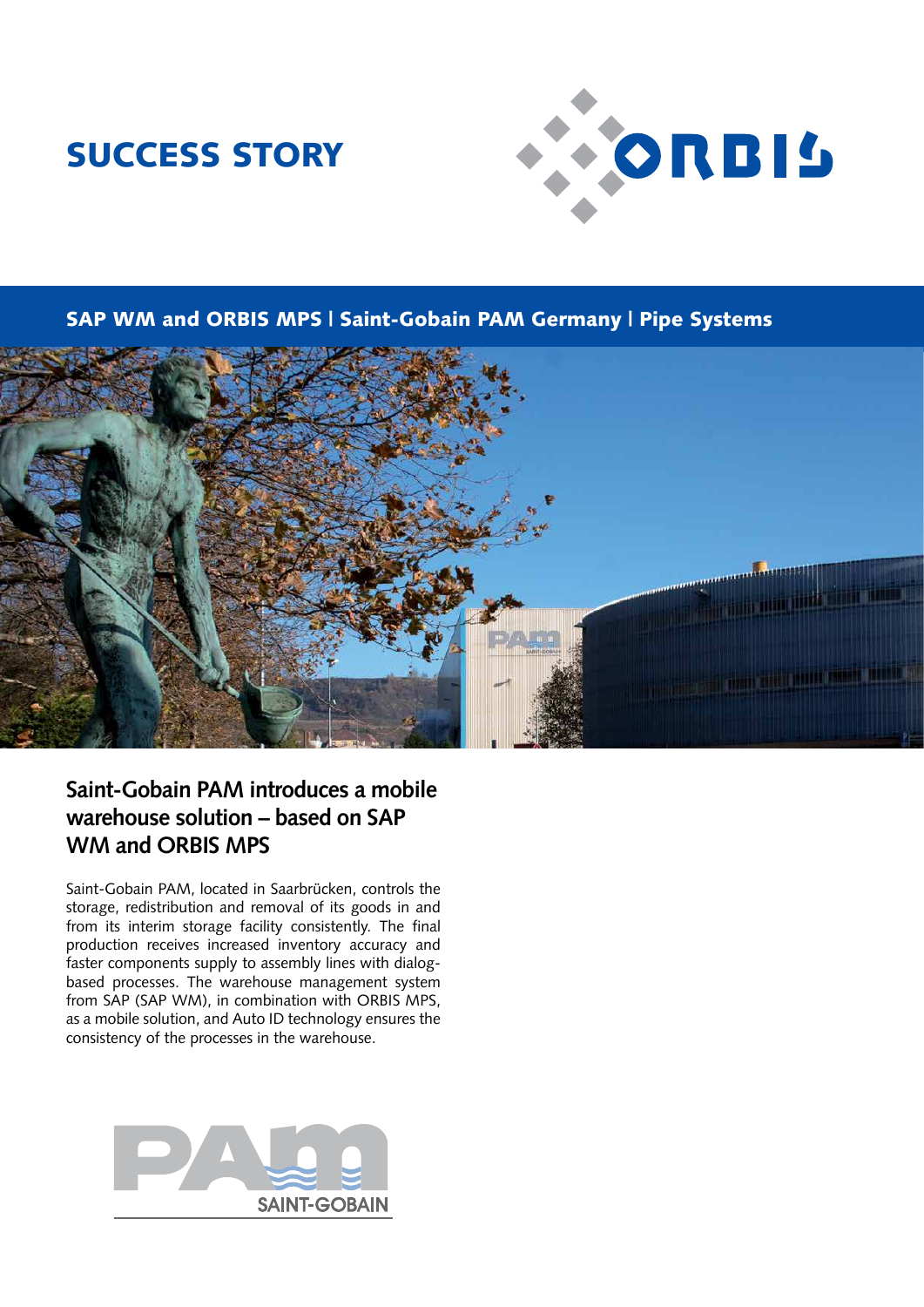## Saint-Gobain PAM: ORBIS Multi-Process Suite, SAP WM and Auto ID for more efficiency in the warehouse

For the supply of drinking water, the safe transportation of the water in specially coated piping systems is just as important as the purity of the source. More than 100 metropolises and 1,000 large cities as well as countless smaller towns and communities around the globe rely on the durable, stable high-performance pipes made from ductile cast iron from Saint-Gobain PAM. The company, which is part of the French Saint-Gobain group, has 21 production sites worldwide and supplies more than 20,000 kilometers of pipes per annum, which are also used for environmentally-friendly sewage disposal, in more than 145 countries.

#### **Saint-Gobain PAM Germany**

#### Headquarters: Saarbrücken

Products: Piping systems for the transport of water and sewage disposal

Saint-Gobain PAM is part of the Saint-Gobain **Group** 

Saint-Gobain PAM worldwide: active on five continents, dense trade network in 20 countries

Employees: Just under 400 employees in Saarbrücken

Website: www.pamline.de

#### **1,800 water pipes per day**

*"Our plant produces between 1,500 and 1,800 water and sewage pipes per day,"* says Gero Pokar, head of production at Saint-Gobain PAM in Saarbrücken. All pipes manufactured here in a two-shift operation, are six meters long and have a standard diameter between 80 and 700 millimeters. The "top-sellers" are manufactured directly for the finished-goods warehouse, from where they are shipped as quickly as possible.

Pipes, which we do not sell as often, are stored temporarily in an outdoor storage area and assembled at a later stage. The pipes are combined to form a layer on two square wooden blocks; several stacked layers form a transport unit. These are first transported to their storage place in the interim warehouse by forklift, and then removed from there for final production. Depending on the type of pipes, a layer can consist of up to ten pipes, and a maximum of five layers may be stacked.

#### **Clear overview of 10,000 pipes**

*"On average, we keep over 10,000 semi-finished products in the interim warehouse. To deliver the correct pipes to the next production stage at the right time, we need a clear overview of the current inventory and all*  *goods movements,"* explains Gero Pokar. For this reason, the Saarbrücken plant implemented the warehouse management system from SAP (SAP WM) and the ORBIS Multi Process Suite (ORBIS MPS), an ABAP-based solution for mobile data capturing from ORBIS AG.

The Auto ID technologies RFID and DataMatrix Code are applied for the error-free identification of the pipes. These could be linked very easily via ORBIS MPS to the SAP warehouse management and therefore smooth data flow is ensured. *"Thanks to the Auto ID and dialogsupported process with mobile data capturing and the paperless flow of information, we were able to add significantly more transparency and efficiency to the interim warehouse,"* explains Gero Pokar.

#### **High inventory accuracy with Auto ID**

As the booking processes are now automated, the warehouse staff can track all goods movements in the warehouse with a quick look at the mobile solution, no more time-consuming searches for required pipes and their storage places are necessary. Stock variations are also a thing of the past, and there are also virtually no more differences in warehouse inventories.

*"All inventory which is physically in the warehouse is now displayed in the SAP warehouse management and vice versa,"* says Gero Pokar. Mix-ups are effectively excluded as the pipes are identified by Auto ID instead of visual search. Thanks to the continuous IT support in the interim warehouse, down-stream and up-stream processes can be viewed better, so that errors are noticed early and can be corrected – a pleasant side effect.



#### **Introduction in six months**

Despite the complex requirements, Saint-Gobain PAM kept to the implementation time frame of six months and the estimated budget. Storage started already before the Christmas holidays in 2014, in January 2015, the pick process and redistribution followed. *"The intra-logistics*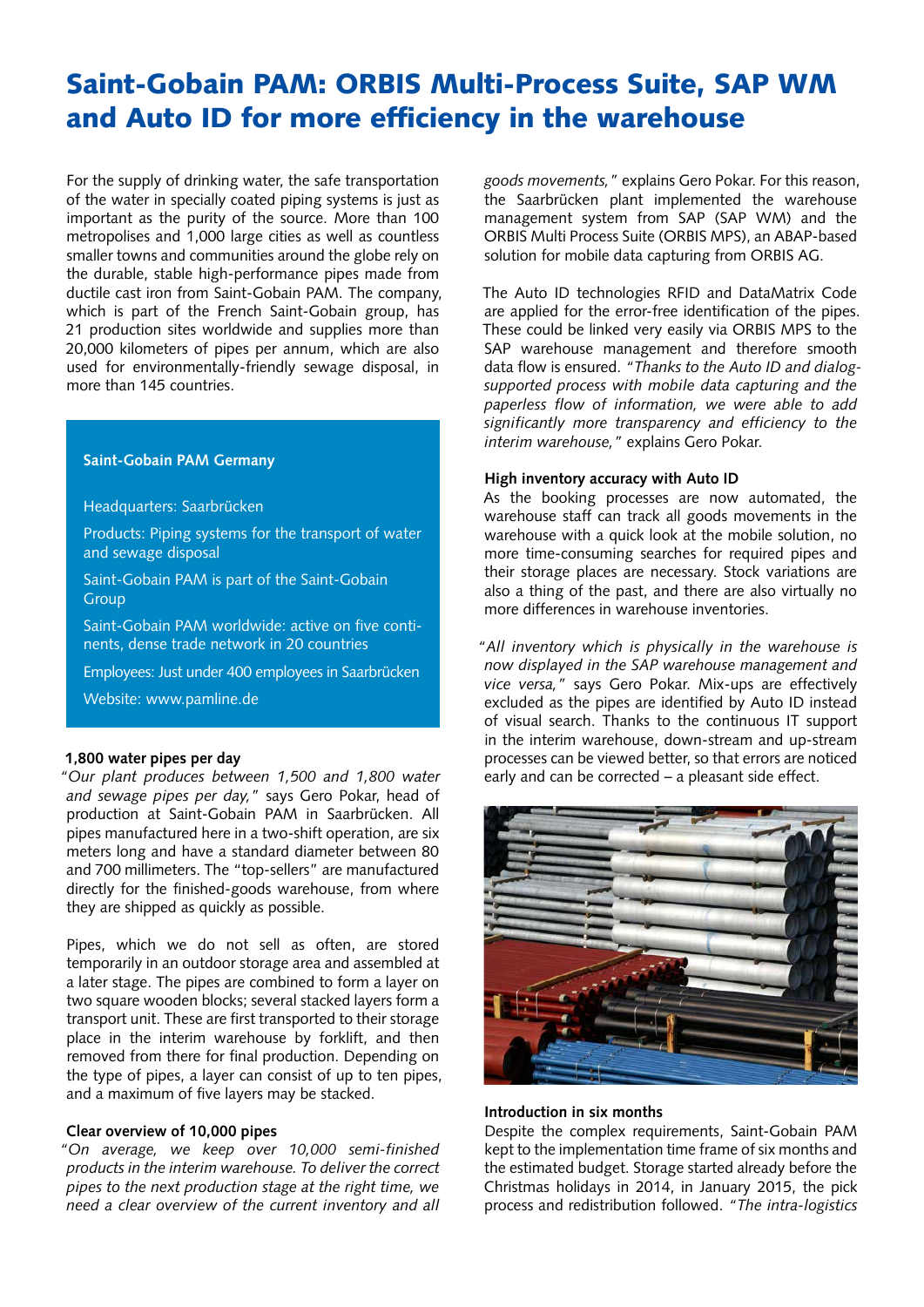

*experts of ORBIS provided us with excellent support both in the initial implementation and process optimization. Thanks to their high personal commitment, even shortnotice change requirements could be implemented promptly,"* Gero Pokar highlights.



SAP being a core component of the French group's business and IT stategy, it was a logical decision to use SAP Warehouse Management. From start stake holders were convinced of ORBIS MPS as it is fully integrated into SAP, easy to use and visualizes information in a processbased and easy way on a modern interface. *"The endusers enjoy working with the mobile solution,"* Gero Pokar reports. The mobile applications were designed and developed in-house by PAM with support of ORBIS consultants.

#### **Error-free identification**

The linking and automation of the processes in the interim warehouse presented a special challenge. Here, the use of DataMatrix codes in connection with RFID chips ensures that all the required information is read and processed correctly. In a first step, the warehouse staff perform different scanning processes using the hand-held device. This way they receive all the data required for the processes in the warehouse. The material number relevant to SAP is provided by the MES system of a third-party vendor after the scanning process. With this information, the correct assignment of the cast iron pipes to the transport units in terms of type and quantity can be ensured.

In return, all the information about the processes in the warehouse flow into SAP WM, which automatically determines a storage place in the interim warehouse. The resulting transport order is then displayed on the touch screen terminal of the relevant forklift. An RFID reader is also installed on the forklift. By reading the information on the RFID chip, which is transmitted to *Gero Pokar, head of production at Saint-Gobain PAM in Saarbrücken.*

SAP WM and then checked against the active storage order. This ensures that the correct unit is stored at the provided storage place and that the inventory is correct within the context of the removal of goods.

#### **A step towards smart factory**

The SAP-based warehouse solution with mobile data capturing in the finished-goods warehouse is scheduled for implementation still this year. The roll-out at further plants is planned for a later date.

*"Using SAP warehouse management, ORBIS MPS for mobile data capturing and Auto ID technologies we are making our warehouse processes more transparent and more efficient and achieve an unprecedented stock accuracy,"* Gero Pokar summarizes. *"At the same time we have set the basis for the digital networking of all processes in intra-logistics and production within the meaning of smart factory."*